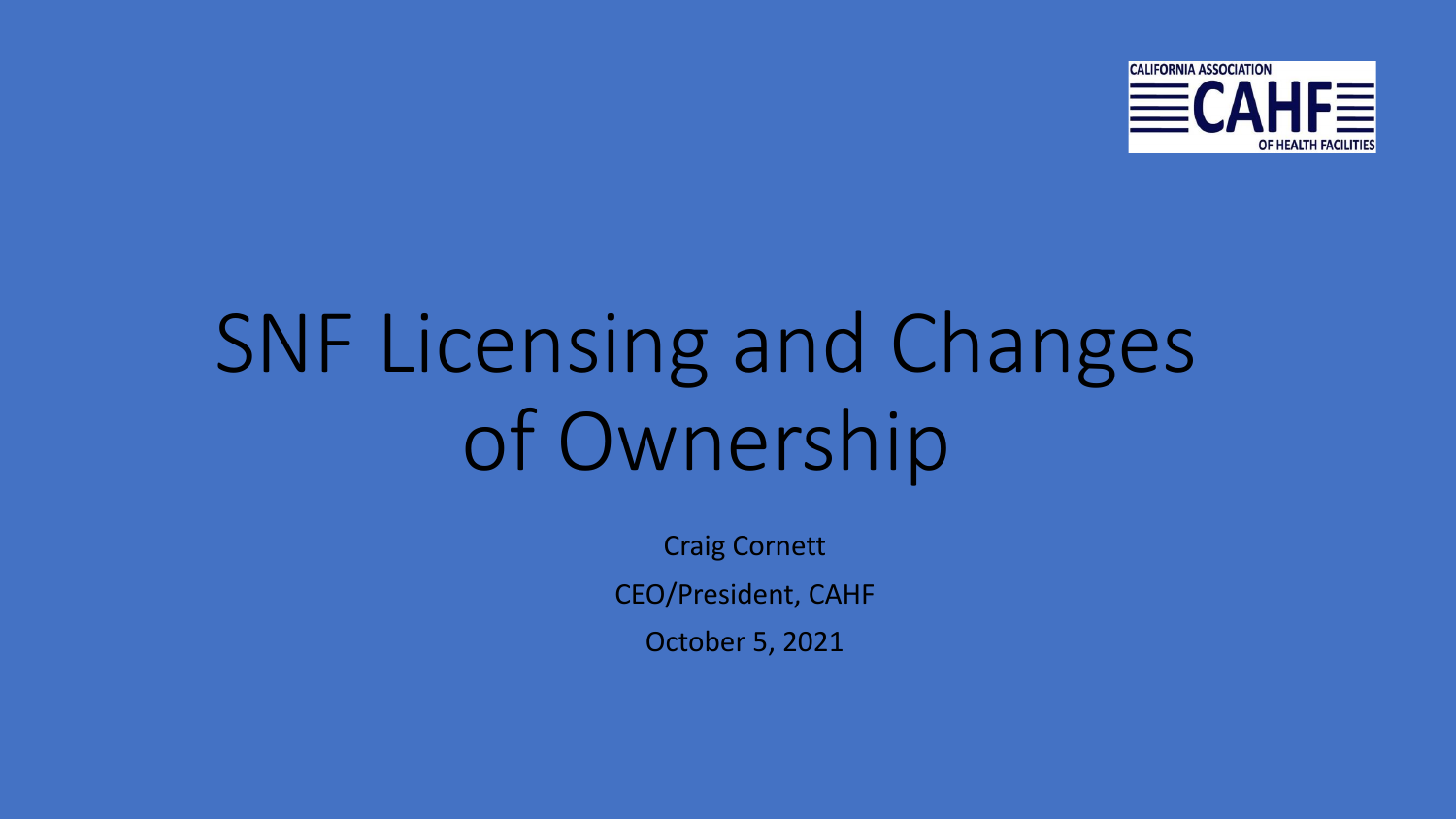

\*Data from CDPH Health Facility License Annual Reports